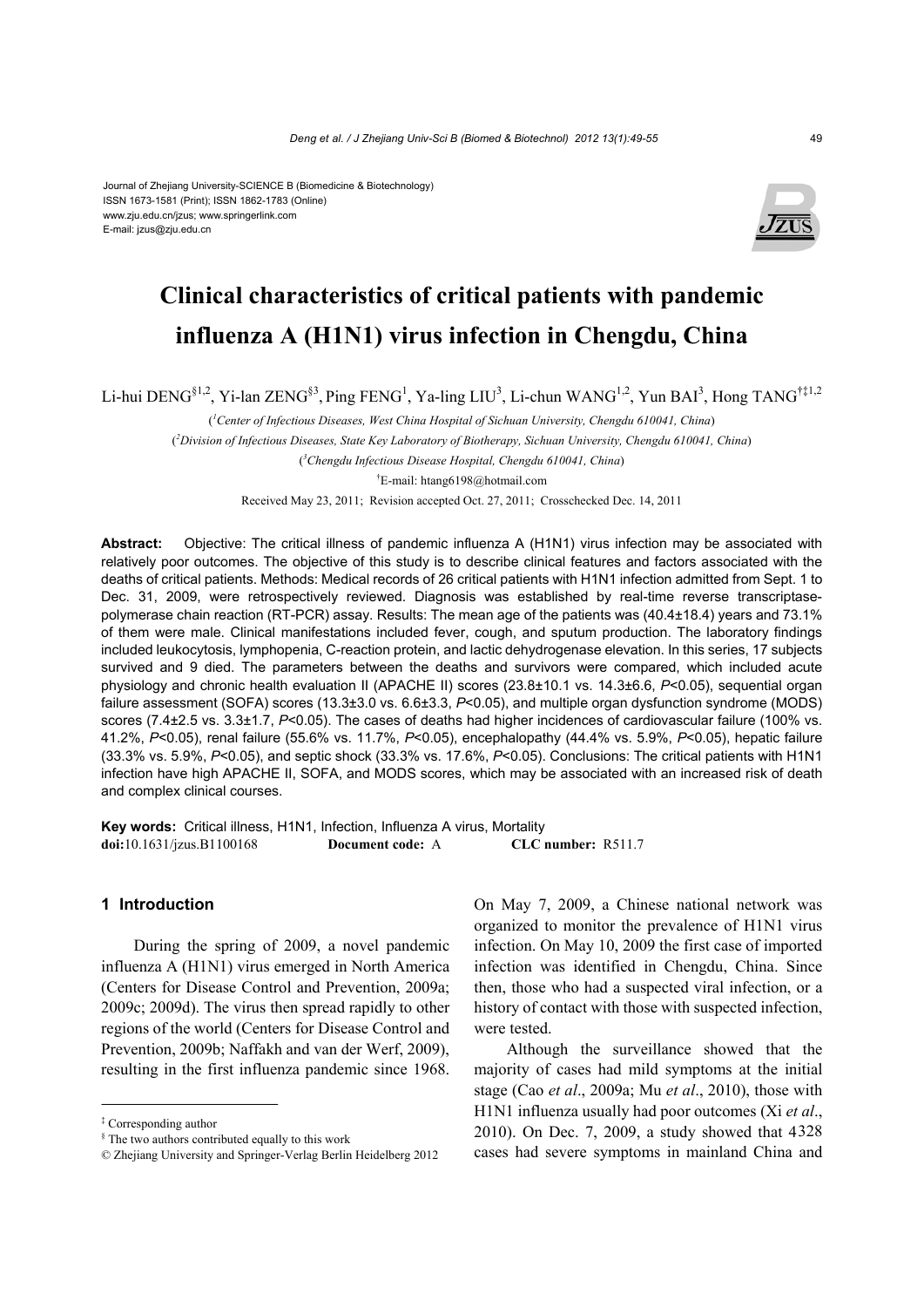326 of them died (Zheng *et al*., 2011). As of March 2010, more than 17700 deaths among laboratoryconfirmed cases had been reported to the World Health Organization (WHO). To identify the highrisk patients at the early stage may be of help for improving the prognosis of the disease.

In this retrospective study, we studied the clinical characteristics and factors associated with mortality.

# **2 Materials and methods**

#### **2.1 Study design**

From Sept. 1 to Dec. 31, 2009, 26 critically ill patients with a confirmative diagnosis of H1N1 virus infection were admitted to the West China Hospital of Sichuan University and the Chengdu Infectious Disease Hospital. Subjects' medical records were retrospectively reviewed. Data were collected by using a standard data collection instrument, which included demographic characteristics, coexisting medical conditions, clinical symptoms and signs, laboratory tests, and treatment course.

A confirmed case was defined by a positive result of virologic testing of samples from pharyngeal or nasopharyngeal swabs with the use of real-time reverse transcriptase-polymerase chain reaction (RT-PCR) assay (World Health Organization, 2009a).

After admission, serial pharyngeal or nasopharyngeal swabs were collected and analyzed daily for real-time RT-PCR testing. The tests were performed by the Center for Disease Control and Prevention of Sichuan Province, China. Severity of the illness was assessed within 24 h after admission using the acute physiology and chronic health evaluation II (APACHE II) scores (Knaus *et al*., 1985), sequential organ failure assessment (SOFA) scores (Vincent *et al*., 1996), and multiple organ dysfunction syndrome (MODS) scores (Marshall *et al*., 1995). We reported the associated parameters with the worst values as appropriate. The diagnostic criteria for organ failure were adopted (Bone *et al*., 1992). The criteria for discharge were two readings of normal body temperature taken on two consecutive days and negative results on testing of the samples from two consecutive pharyngeal or nasopharyngeal swabs.

The demographic characteristics (age, sex dis-

tribution), symptoms and signs, underlying illness, severity index, laboratory findings, and treatment courses were summarized. The clinical data of the survivors and the deaths were compared.

# **2.2 Ethics**

As the study was retrospective, no informed consent was attained. This study was carried out in accordance with the Helsinki Declaration. Patient confidentiality was maintained by recording only date of birth and sex on the data-collection form.

#### **2.3 Statistical analysis**

Data are expressed as mean±standard deviation (SD), median, percentage, or frequency. Continuous variables in normal and non-normal distributions were compared using unpaired Student's *t*-test and rank-sum test, respectively; categorical variables were compared using chi-square test or Fisher's exact test, as appropriate; the remaining were summarized with informal descriptive analysis. A two-sided *P* value less than 0.05 was considered to indicate statistical significance. All analyses were carried out with SPSS software for Windows (release 16.0).

### **3 Results**

#### **3.1 Clinical characteristics of patients**

The mean age of the subjects was  $(40.4\pm18.4)$  years (range  $5-70$  years) and  $73.1\%$  of them were male (Table 1). All subjects developed fever with a mean temperature of  $(38.6\pm0.7)$  °C (range 37.4–40.2 °C). Other most common symptoms were cough (92.3%), sputum production (88.5%), and dyspnea (46.2%). The less common symptoms included fatigue, sore throat, bloody sputum, diarrhea, conscious disturbance, rhinorrhea, headache, myalgia or arthralgia, and nasal congestion. Physical examination at admission found that 73.1% and 65.4% of the subjects had the signs of congestion of throat and swelling of tonsils, respectively.

In this series, 15 subjects (57.7%) had at least one documented coexisting medical condition, six (23.1%) had two, and four (15.4%) had three. Chronic obstructive pulmonary disease (COPD) and diabetes occurred in 26.9% and 23.1% of the subjects, respectively. Other conditions included hypertension, asthma,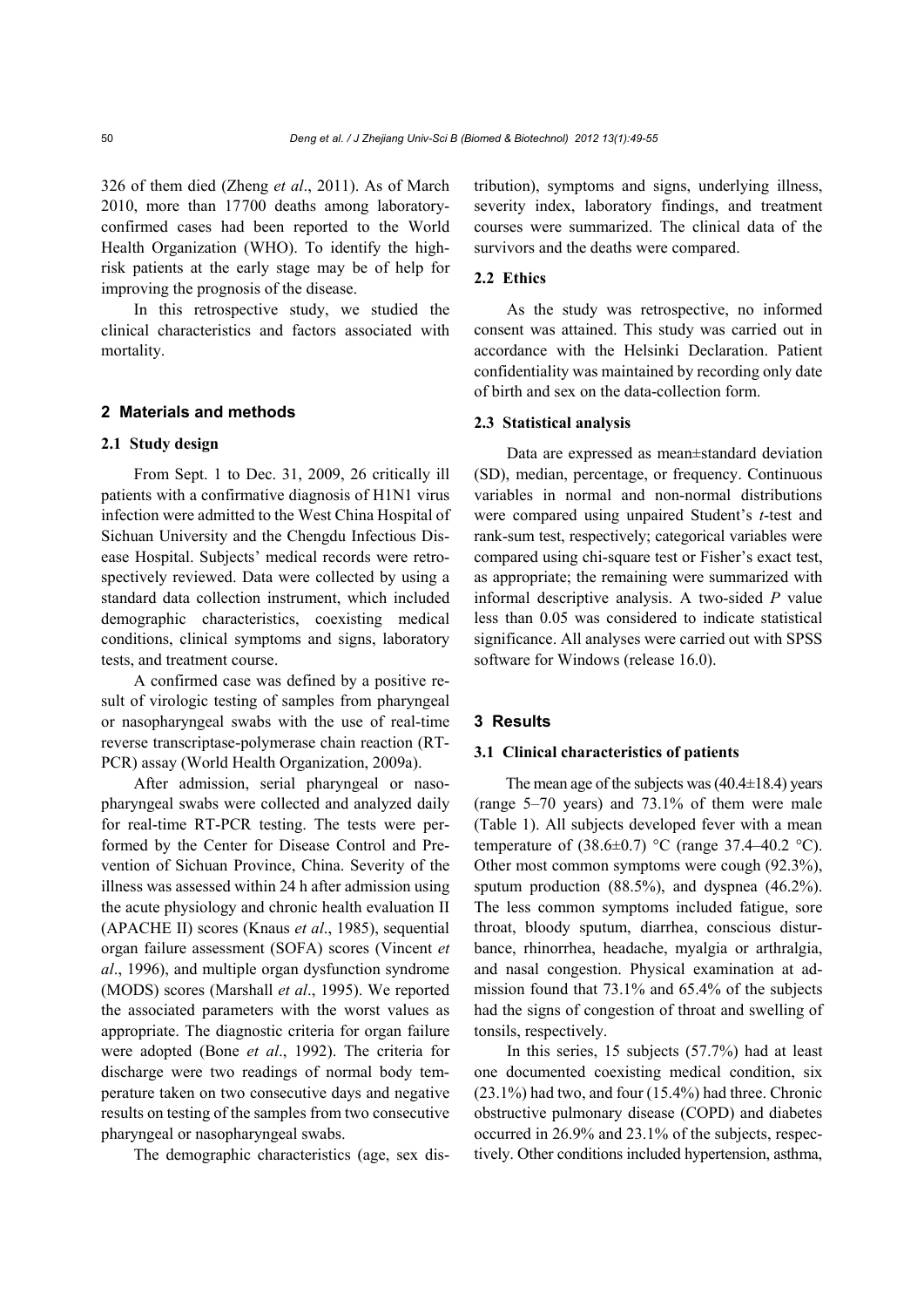| Variable                  | Value                      |
|---------------------------|----------------------------|
| Age (year)                | $40.4 \pm 18.4~(5 - 70)^a$ |
| Age group                 |                            |
| $\leq$ 14 years           | $1(3.8\%)^b$               |
| $15-30$ years             | $6(23.1\%)$                |
| $31-50$ years             | $9(34.6\%)$                |
| $51-65$ years             | $8(30.8\%)$                |
| $>65$ years               | 2(7.7%)                    |
| Sex distribution          |                            |
| Male                      | 19 (73.1%)                 |
| Female                    | $7(26.9\%)$                |
| Symptom                   |                            |
| Fever                     | $26(100\%)$                |
| Temperature $(^{\circ}C)$ | $38.6 \pm 0.7$ (37.4-40.2) |
| Cough                     | 24 (92.3%)                 |
| Sputum production         | 23 (88.5%)                 |
| Dyspnea                   | $12(46.2\%)^*$             |
| Fatigue                   | 12 (46.2%)                 |
| Sore throat               | $8(30.8\%)$                |
| Bloody sputum             | $7(26.9\%)$                |
| Diarrhea                  | $6(23.1\%)$                |
| Conscious disturbance     | $5(19.2\%)^{\#}$           |
| Rhinorrhea                | $5(19.2\%)$                |
| Headache                  | $5(19.2\%)$                |
| Myalgia, arthralgia       | $6(23.1\%)$                |
| Nasal congestion          | $4(15.4\%)$                |
| Sign                      |                            |
| Congestion of throat      | 19 (73.1%)                 |
| Swelling of tonsils       | 17 (65.4%)                 |

**Table 1 Demographics, clinical symptoms, and signs of the critical patients with influenza A (H1N1) virus**

Data are expressed as mean $\pm$ SD (range)<sup>a</sup> or *n* (%)<sup>b</sup>. \* Eight patients died and four survived; # Four patients died and one survived

**Table 2 Underlying illness and outcomes of the critical patients with influenza A (H1N1) virus**

| Variable                                                 | Value         |  |  |  |
|----------------------------------------------------------|---------------|--|--|--|
| Documented coexisting medical conditions                 |               |  |  |  |
| Chronic obstructive pulmonary disease                    | $7(26.9\%)^a$ |  |  |  |
| <b>Diabetes</b>                                          | $6(23.1\%)$   |  |  |  |
| Hypertension                                             | $2(7.7\%)$    |  |  |  |
| Asthma                                                   | 2(7.7%)       |  |  |  |
| Chronic hepatitis B                                      | $2(7.7\%)$    |  |  |  |
| Others <sup>*</sup>                                      | $6(23.1\%)$   |  |  |  |
| Outcomes (d)                                             |               |  |  |  |
| Duration of fever                                        | $7(2-16)^{6}$ |  |  |  |
| Interval of negative conversion of viral<br>nucleic acid | $6(3-15)$     |  |  |  |
| Disease course                                           | $12(6-20)$    |  |  |  |
| Length of hospital stay                                  | $7(1-16)$     |  |  |  |
| Mortality                                                | $9(34.6\%)$   |  |  |  |

Data are expressed as  $n \left(\frac{9}{6}\right)^a$  or mean (range)<sup>b</sup>. <sup>\*</sup> Other underlying illnesses included pregnancy, bronchiectasis, human immunodeficiency virus infection, chronic kidney disease, rheumatic heart disease, and systemic lupus erythematosus

pregnancy, bronchiectasis, chronic hepatitis B complicated by liver cirrhosis, human immunodificiency virus (HIV) infection, chronic kidney disease, rheumatic heart disease, and systemic lupus erythematosus (SLE) (details shown in Table 2).

Detailed laboratory values collected within 24 h after admission are demonstrated in Table 3. Leukocytosis and mild lymphopenia occurred in 42.3% and 50.0% of the subjects, respectively. The levels of creatine kinase (CK), creatine kinase MB fraction (CK-MB), lactate dehydrogenase (LDH), C-reactive protein (CRP), and CD4 T-lymphocyte were recorded. Abnormal alanine aminotransferase (ALT) ((62.9± 49.0) U/L, range  $5.0-195.0$  U/L) and total bilirubin  $((32.9\pm100.1) \text{ }\mu\text{mol/L}, \text{ range } 3.7-511.0 \text{ }\mu\text{mol/L}) \text{ lev-}$ els occurred in 42.3% (11/26) and 30.8% (8/26) of the subjects, respectively.

### **3.2 Outcomes**

In this series, 17 (65.4%) subjects survived and 9 (34.6%) subjects died within 5 to 16 d after onset of the symptoms (Table 2). The median duration for viral nucleic acid from the onset to obtaining a negative test result of real-time RT-PCR was 6 d (range 3‒15 d). The median durations of fever, total disease course, and hospital stay were  $7 d$  (range  $2-16 d$ ), 12 d (range  $6-20$  d), and 7 d (range  $1-16$  d), respectively.

| <b>Table 3 Laboratory findings at admission</b> |  |  |  |  |  |  |  |  |
|-------------------------------------------------|--|--|--|--|--|--|--|--|
|-------------------------------------------------|--|--|--|--|--|--|--|--|

| Variable                                         | Value                                  |
|--------------------------------------------------|----------------------------------------|
| Leukocyte count $(\times 10^9 L^{-1})$           | $11.5 \pm 8.8$<br>$(4.4 - 39.6)^a$     |
| $>10.0\times10^{9}$ L <sup>-1</sup>              | 11 $(42.3\%)^b$                        |
| Lymphocyte count $(\times 10^9 L^{-1})$          | $2.6 \pm 0.4$<br>$(0.4 - 3.1)$         |
| $\leq 1.5 \times 10^9$ L <sup>-1</sup> in adults | 13 (50%)                               |
| CD4 T-lymphocyte count $(\times 10^9 L^{-1})$    | $349.8 \pm 363.3$<br>$(4.0 - 1278.0)$  |
| Creatine kinase $(U/L)$                          | $423.4 \pm 518.8$<br>$(26.0 - 2232.0)$ |
| $>200$ U/L                                       | $12(46.2\%)$                           |
| Creatine kinase MB fraction (U/L)                | $43.7\pm 67.8$<br>$(8.0 - 347.0)$      |
| $>25$ U/L                                        | $15(57.7\%)$                           |
| Lactate dehydrogenase (U/L)                      | 567.7±441.9<br>$(182.0 - 2342.0)$      |
| Alanine aminotransferase (U/L)                   | $62.9 \pm 49.0$<br>$(5.0 - 195.0)$     |
| Total bilirubin $(\mu mol/L)$                    | $32.9 \pm 100.1$<br>$(3.7 - 511.0)$    |
| C-reactive protein $(mg/L)$                      | $119.2 \pm 86.9$<br>$(6.0 - 325.2)$    |
| $>10 \text{ mg/L}$                               | 23 (88.5%)                             |

Data are expressed as mean $\pm$ SD (range)<sup>a</sup> or *n* (%)<sup>b</sup>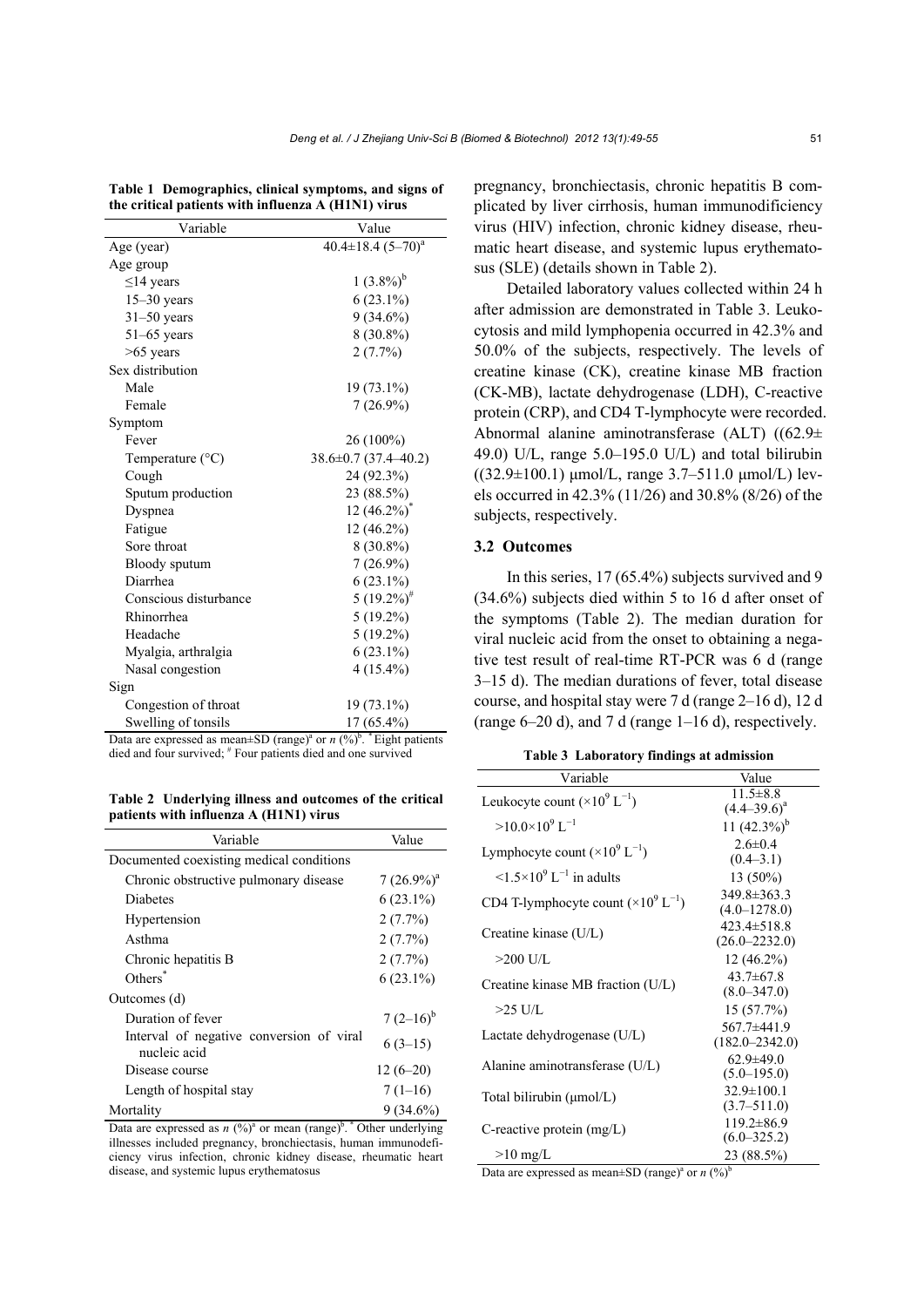# **3.3 Clinical characteristics of the deaths**

There were no significant differences between the deaths and the survivors regarding gender distribution, age, documented coexisting medical conditions, and laboratory findings (Table 4). After admission, 12 (46.2%) subjects developed dyspnea. Among them, eight (66.7%) subjects died and four (33.3%) survived with a significant difference. Four of five (80%) subjects with consciousness disturbance died (Table 1).

We also compared the measurements between the deaths and survivors. We found that the former was higher than the latter regarding APACHE II scores (23.8±10.1 vs. 14.3±6.6, *P*<0.05), MODS scores (7.4±2.5 vs. 3.3±1.7, *P*<0.05), SOFA scores (13.3±3.0 vs. 6.6±3.3, *P*<0.05) (Table 4), with statistical significance. The former was also higher than the latter regarding incidence of respiratory failure (100%) vs. 88.2%, *P*>0.05), gastrointestinal dysfunction (22.2% vs. 17.6%, *P*>0.05), and coagulopathy (11.1% vs. 5.9%, *P*>0.05), with no statistical significance. The former was higher than the latter regarding incidence of cardiovascular failure (100% vs. 41.2%, *P*<0.05), renal failure (55.6% vs. 11.7%, *P*<0.05), encephalopathy (44.4% vs. 5.9%, *P*<0.05), and hepatic failure (33.3% vs. 5.9%, *P*<0.05), with statistical significance. The use of invasive mechanic ventilation was significantly higher in the deaths than in the survivors (77.8% vs. 35.3%, *P*<0.05). The differences between the deaths and the survivors in use of corticosteroids (100% vs. 70.6%, *P<*0.05), their dosage (135.6±70.6 vs. 53.3±26.7, *P*<0.05), and duration of application  $(6.0 \text{ vs. } 4.0, P<0.05)$  were statistically significant. Comparisons of other clinical features between the survivors and the deaths are summarized in Table 4.

#### **4 Discussion**

Since the spring of 2009, a novel influenza A (H1N1) virus emerged globally. On June 11, 2009, the WHO raised the pandemic alert level to phase VI, the highest level (Cao *et al*., 2009b; World Health Organization, 2009c). At least 3205 of 277607 documented patients died in the world (Dawood *et al*., 2009; World Health Organization, 2009b). It is

**Table 4 Comparison of clinical features between survivors and deaths**

|                                                    | Value             |                          |                |
|----------------------------------------------------|-------------------|--------------------------|----------------|
| Variable                                           | Survivor          | Death                    | $\overline{P}$ |
|                                                    | $(n=17)$          | $(n=9)$                  |                |
| Age (year)                                         | $40.5 \pm 17.1^a$ | $40.3 \pm 21.2$          | <b>NS</b>      |
| Male                                               | $14(82.4\%)^b$    | $5(55.6\%)$              | <b>NS</b>      |
| No. of underlying diseases                         | $1.0 \pm 1.2$     | $1.4 \pm 1.2$            | NS.            |
| <b>APACHE II score</b>                             | $14.3 \pm 6.6$    | $23.8 \pm 10.1$          | < 0.05         |
| MODS score                                         | $3.3 \pm 1.7$     | $7.4 \pm 2.5$            | < 0.05         |
| SOFA score                                         | $6.6 \pm 3.3$     | $13.3 \pm 3.0$           | < 0.05         |
| No. of organ failure                               | $2.3 \pm 1.4$     | $3.9 \pm 1.4$            | < 0.05         |
| Organ failure                                      |                   |                          |                |
| Pulmonary failure                                  | 15 (88.2%)        | $9(100\%)$               | NS.            |
| Cardiovascular failure                             | $7(41.2\%)$       | $9(100\%)$               | < 0.05         |
| Renal failure                                      | 2(11.7%)          | $5(55.6\%)$              | < 0.05         |
| Encephalopathy                                     | $1(5.9\%)$        | $4(44.4\%)$              | < 0.05         |
| Hepatic failure                                    | $1(5.9\%)$        | 3(33.3%)                 | < 0.05         |
| Coagulopathy                                       | $1(5.9\%)$        | $1(11.1\%)$              | NS.            |
| Gastrointestinal failure                           | 3(17.6%)          | $2(22.2\%)$              | NS.            |
| Secondary infection                                | $12(70.6\%)$      | $5(55.6\%)$              | NS.            |
| Septic shock                                       | 3(17.6%)          | 3(33.3%)                 | < 0.05         |
| Invasive ventilation                               | $6(35.3\%)$       | 7(77.8%)                 | < 0.05         |
| Corticosteroids                                    |                   |                          |                |
| Usage                                              | $12(70.6\%)$      | $9(100\%)$               | < 0.05         |
| Dosage (mg/d)                                      | $53.3 \pm 26.7$   | $135.6 \pm 70.6$         | < 0.05         |
| Course (d)                                         | 4.0 $(0-6)^c$     | $6.0(1-10)$              | < 0.05         |
| Dete are expressed as mean+ $CD2$ u $(0/\sqrt{b})$ |                   | $or$ modian $(rana)^{c}$ |                |

Data are expressed as mean $\pm SD^a$ , *n* (%)<sup>b</sup>, or median (range)<sup>c</sup> NS: no significance

necessary for clinicians to identify the high-risk patients at the early stage. In this case series, we report demographic features, and reveal the risk factors for critical illness.

In the previous studies, many hospitalized patients during the peak periods of the seasonal influenza were usually younger than 2 years of age or older than 65 years of age and associated with certain coexisting medical conditions (Thompson *et al*., 2004; Fiore *et al.*, 2008). The epidemiological characteristics show that the mean age of our series is 40.4 years. Only one subject was 5 years of age and two were older than 65 years of age. The reported underlying medical conditions associated with the seasonal influenza included diabetes, cardiovascular, neurologic, and pulmonary diseases such as asthma (Schrag *et al*., 2006; Harper *et al*., 2009). In this study, 57.7% of the subjects had at least one or more documented coexisting medical conditions. The incidence of the conditions is higher than those reported previously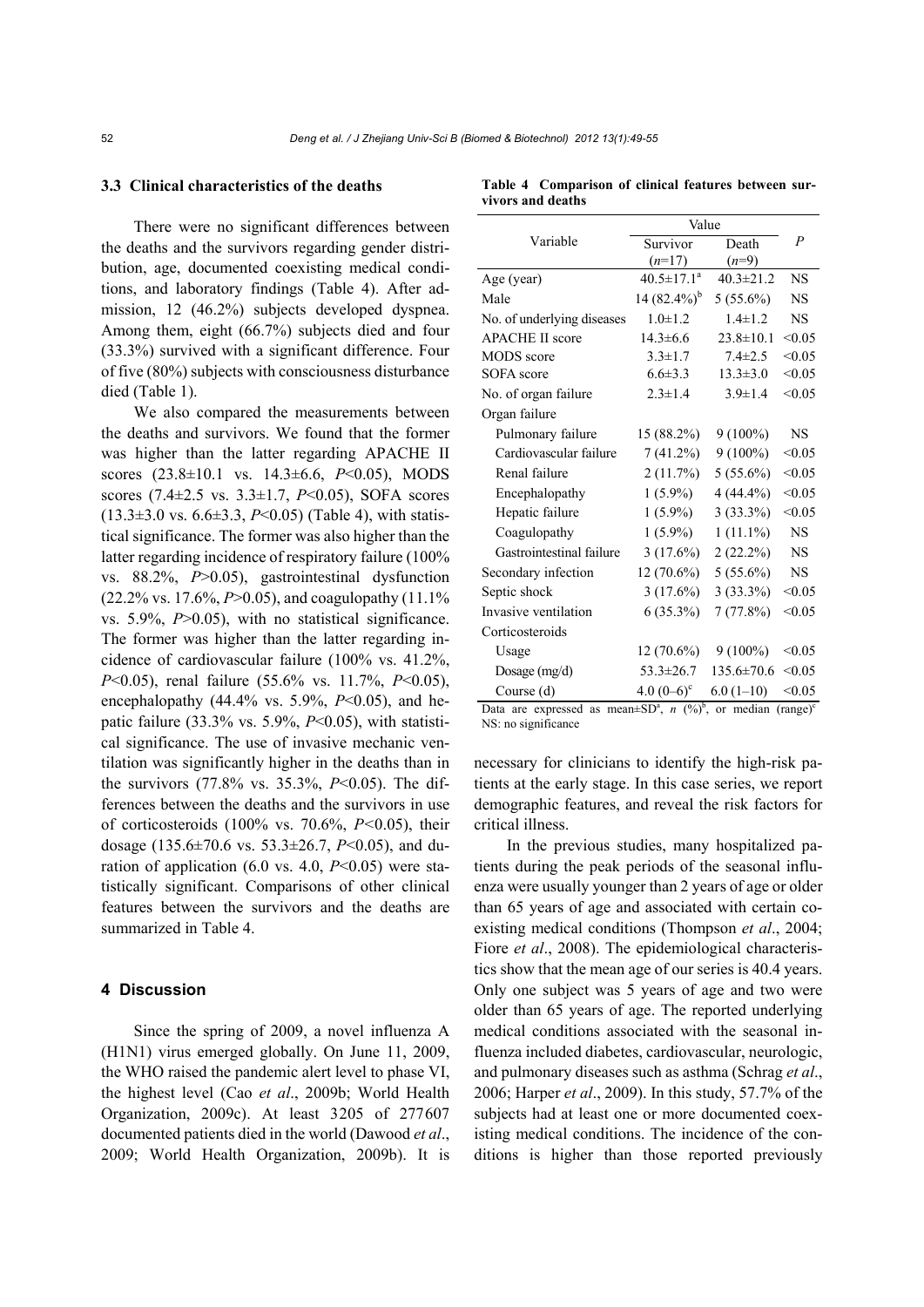(Tomizuka *et al*., 2010). The most common coexisting medical conditions were COPD, diabetes, hypertension, and asthma.

A wide clinical spectrum of symptoms in patients with H1N1 was indicated. Fever occurs in all patients and the temperature is usually at or above 38.6 °C. Cough (92.3%), sputum production (88.5%), and dyspnea (46.2%) were the most common symptoms. Additionally, some patients experienced fatigue, sore throat, bloody sputum, diarrhea, conscious disturbance, rhinorrhea, headache, myalgia or arthralgia, and nasal congestion. On admission, the patients were characterized by leukocytosis, mild lymphopenia (Centers for Disease Control and Prevention, 2009e), and elevated levels of CK, CK-MB, LDH, CRP, ALT, and total bilirubin (Mu *et al*., 2010; Xi *et al*., 2010). The median interval of a negative test result of real-time RT-PCR was 6 d, which is consistent with the data reported by Cao *et al*. (2009a).

The mortality of this series (34.6%) is lower than that of Mexico (41.4%) (Domínguez-Cherit *et al*., 2009), but higher than that of California (11.0%) (Louie *et al*., 2009). Thompson *et al*. (2003) reported that influenza-related deaths occur in the old patients, but the deaths in our subjects had a median age of 40 years. The median time from symptom onset to death was 13 d, indicating that the disease progresses rapidly. In the previous study, 13.9% of the deaths were healthy, and high prevalence of co-morbidities was also not found in this study. There was no statistical significance in the gender distribution or in the laboratory findings. We found that eight of twelve patients with dyspnea died and four of five patients with consciousness disturbance also died. We believe that dyspnea and consciousness disturbance indicate a critical status and are associated with death. In the deaths, the severity index (APACHE II, SOFA, and MODS scores) and incidence rate of organ (the heart, kidney, encephalopathy, and liver) failure were significantly higher, associated with a severe episode of the disease. The more severe degree of disease in the cases of death resulted in a more complex treatment course. The use rate, dosage, and duration of corticosteroids are significantly higher in the deaths than in the survivors. As application of corticosteroids is associated with a trend of higher hospital mortality, routinely systemic application is not encouraged in our study unless the application was indicated for the

respiratory failure (World Health Organization, 2010; Xi *et al*., 2010). Tamiflu (oseltamivir phosphate, Roche) was given to all patients as soon as possible in this study. Although there are no adequate data from a randomized trial, controlled trials have been performed for comparison among the antiviral medicines against the influenza. Application of oseltamivir is strongly recommended by the WHO, as the drug is especially important for the patients with underlying risk factors and severe or progressive infection of pandemic H1N1 2009 (Bautista *et al*., 2010; Smith *et al*., 2010).

Pregnant women are at risk of both influenza and its complications, which can particularly increase the mortality (Rasmussen *et al*., 2008; Jamieson *et al*., 2009). In this study, there was a 24-year-old pregnant woman with the underlying disease of rheumatic heart disease. She developed MODS, severe pneumonia, and septic shock. She died 9 d after onset of the symptoms. Descriptions of California and the United States have showed a substantial mortality rate of 8% among the pregnant women with severe 2009 H1N1 infection (Louie *et al*., 2010). The maternal mortality rate was 11% in the intensive care units in Australia and New Zealand, which was higher than those of patients with any other obstetric conditions (The ANZIC Influenza Investigators and Australasian Maternity Outcomes Surveillance System, 2010).

In this series, a subject with HIV was H1N1 infected. The subject's clinical course was complex due to having associated respiratory failure and pneumonia, severe leukopenia, and thrombocytopenia. These complications were relived after application of Tamiflu (150 mg twice daily), glucocorticoid (80 mg/d for 2 d), and non-invasive respirator. The similar case was previously reported by Iwata *et al.* (2010).

This study has potential limitations. First, as a retrospective study, collection of accurate data regarding the symptoms, signs, and patient's history at follow-up was not readily available. Second, when a negative result of real-time RT-PCR testing was indicated, the patient could be transferred to the community hospital or discharged home. Thus, the patient could have had a short hospital stay. Third, the study included all patients hospitalized with critical illness, minimizing the effect of selective triaging of critically ill patients and minimizing the potential for overrepresentation of patients with certain characteristics or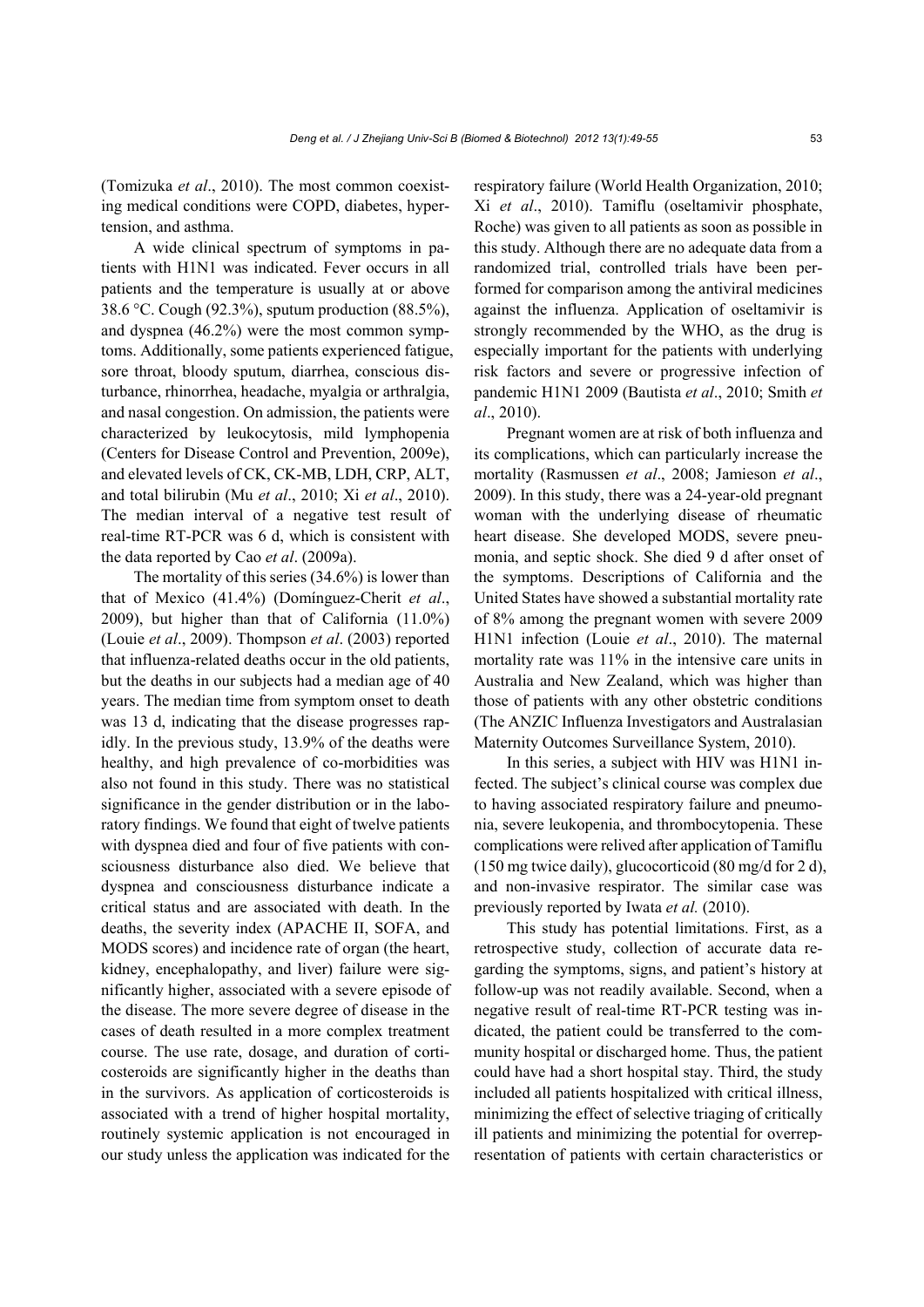severity of illness. Larger samples of multicenter studies should be studied in the future.

Despite these limitations, data in this study could represent the typical features of the disease in this region, and could provide clinical experience in the treatment of H1N1 infection, as the majority of the confirmed cases with H1N1 infection in Chengdu were treated in the two hospitals. The strengths of this study include confirmation by standardized real-time RT-PCR criteria and relatively little missing data.

#### **References**

- Bautista, E., Chotpitayasunondh, T., Gao, Z., Harper, S.A., Shaw, M., Uyeki, T.M., Zaki, S.R., Hayden, F.G., Hui, D.S., Kettner, J.D., *et al*., 2010. Clinical aspects of pandemic 2009 influenza A (H1N1) virus infection. *N. Engl. J. Med.*, **362**(21):1708-1719.
- Bone, R.C., Balk, R.A., Cerra, F.B., Dellinger, R.P., Fein, A.M., Knaus, W.A., Schein, R.M., Sibbald, W.J., 1992. Definitions for sepsis and organ failure and guidelines for the use of innovative therapies in sepsis. The ACCP/ SCCM Consensus Conference Committee. American College of Chest Physicians/Society of Critical Care Medicine. *Chest*, **101**(6):1644-1655. [doi:10.1378/chest. 101.6.1644]
- Cao, B., Li, X.W., Mao, Y., Wang, J., Lu, H.Z., Chen, Y.S., Liang, Z.A., Liang, L., Zhang, S.J., Zhang, B., *et al*., 2009a. Clinical features of the initial cases of 2009 pandemic influenza A (H1N1) virus infection in China. *N. Engl. J. Med.*, **361**(26):2507-2517. [doi:10.1056/NEJMoa 0906612]
- Cao, B., Li, X.W., Shu, Y.L., Jiang, N.J., Chen, S.J., Xu, X.Y., Chen, W., National Influenza A Pandemic (H1N1) 2009 Clinical Investigation Group, 2009b. Clinical and epidemiologic characteristics of 3 early cases of influenza A pandemic (H1N1) virus 2009 infection, People's Republic of China, 2009. *Emerg. Infect. Dis.*, **15**(9):1418-1422. [doi:10.3201/eid1509.090794]
- Centers for Disease Control and Prevention, 2009a. Swine influenza A (H1N1) infection in two children—Southern California, March-April 2009. *MMWR Morb. Mortal. Wkly. Rep.*, **58**(15):400-402.
- Centers for Disease Control and Prevention, 2009b. Update: infections with a swine-origin influenza A (H1N1) virus—United States and other countries, April 28, 2009. *MMWR Morb. Mortal. Wkly. Rep.*, **58**(16):431-433.
- Centers for Disease Control and Prevention, 2009c. Outbreak of swine-origin influenza A (H1N1) virus infection— Mexico, March-April 2009. *MMWR Morb. Mortal. Wkly. Rep.*, **58**(17):467-470.
- Centers for Disease Control and Prevention, 2009d. Swine-origin influenza A (H1N1) virus infections in a school—New York City, April 2009. *MMWR Morb. Mortal. Wkly. Rep.*, **58** (17):470-472.

Centers for Disease Control and Prevention, 2009e. Hospital-

ized patients with novel influenza A (H1N1) virus infection—California, April-May, 2009. *MMWR Morb. Mortal. Wkly. Rep.*, **58**(19):536-541.

- Dawood, F.S., Jain, S., Finelli, L., Shaw, M.W., Lindstrom, S., Garten, R.J., Gubareva, L.V., Xu, X., Bridges, C.B., Uyeki, T.M., Novel Swine-Origin Influenza A (H1N1) Virus Investigation Team, 2009. Emergence of a novel swine-origin influenza A (H1N1) virus in humans. *N. Engl. J. Med.*, **360** (25):2605-2615. [doi:10.1056/NEJMoa 0903810]
- Domínguez-Cherit, G., Lapinsky, S.E., Macias, A.E., Pinto, R., Espinosa-Perez, L., de la Torre, A., Poblano-Morales, M., Baltazar-Torres, J.A., Bautista, E., Martinez, A., *et al*., 2009. Critically ill patients with 2009 influenza A (H1N1) in Mexico. *JAMA*, **302**(17):1880-1887. [doi:10.1001/ jama.2009.1536]
- Fiore, A.E., Shay, D.K., Broder, K., Iskander, J.K., Uyeki, T.M., Mootrey, G., Bresee, J.S., Cox, N.S., Centers for Disease Control and Prevention (CDC), Advisory Committee on Immunization Practices (ACIP), 2008. Prevention and control of influenza: recommendations of the Advisory Committee on Immunization Practices (ACIP), 2008. *MMWR Recomm. Rep.*, **57**(RR-7):1-60.
- Harper, S.A., Bradley, J.S., Englund, J.A., File, T.M., Gravenstein, S., Hayden, F.G., McGeer, A.J., Neuzil, K.M., Pavia, A.T., Tapper, M.L., *et al*., 2009. Seasonal influenza in adults and children-diagnosis, treatment, chemoprophylaxis, and institutional outbreak management: clinical practice guidelines of the Infectious Diseases Society of America. *Clin. Infect. Dis.*, **48**(8):1003-1032. [doi:10.1086/598513]
- Iwata, K., Shinya, K., Makino, A., Yoshida, H., Kinoshita, S., Ohji, G., Kato, K., 2010. A case of pandemic 2009 influenza A (H1N1) in a patient with HIV infection. *J. Infect. Chemother.*, **16**(4):298-300. [doi:10.1007/s10156- 010-0054-8]
- Jamieson, D.J., Honein, M.A., Rasmussen, S.A., Williams, J.L., Swerdlow, D.L., Biggerstaff, M.S., Lindstrom, S., Louie, J.K., Christ, C.M., Bohm, S.R., *et al*., 2009. H1N1 2009 influenza virus infection during pregnancy in the USA. *Lancet*, **374**(9688):451-458. [doi:10.1016/S0140- 6736(09)61304-0]
- Knaus, W.A., Draper, E.A., Wagner, D.P., Zimmerman, J.E., 1985. APACHE II: a severity of disease classification system. *Crit. Care Med.*, **13**(10):818-829. [doi:10.1097/ 00003246-198510000-00009]
- Louie, J.K., Acosta, M., Winter, K., Jean, C., Gavali, S., Schechter, R., Vugia, D., Harriman, K., Matyas, B., Glaser, C.A., *et al*., 2009. Factors associated with death or hospitalization due to pandemic 2009 influenza A (H1N1) infection in California. *JAMA*, **302**(17):1896-1902. [doi:10.1001/jama.2009.1583]
- Louie, J.K., Acosta, M., Jamieson, D.J., Honein, M.A., for the California Pandemic (H1N1) Working Group, 2010. Severe 2009 H1N1 influenza in pregnant and postpartum women in California. *N. Engl. J. Med.*, **362**(1):27-35. [doi:10.1056/NEJMoa0910444]